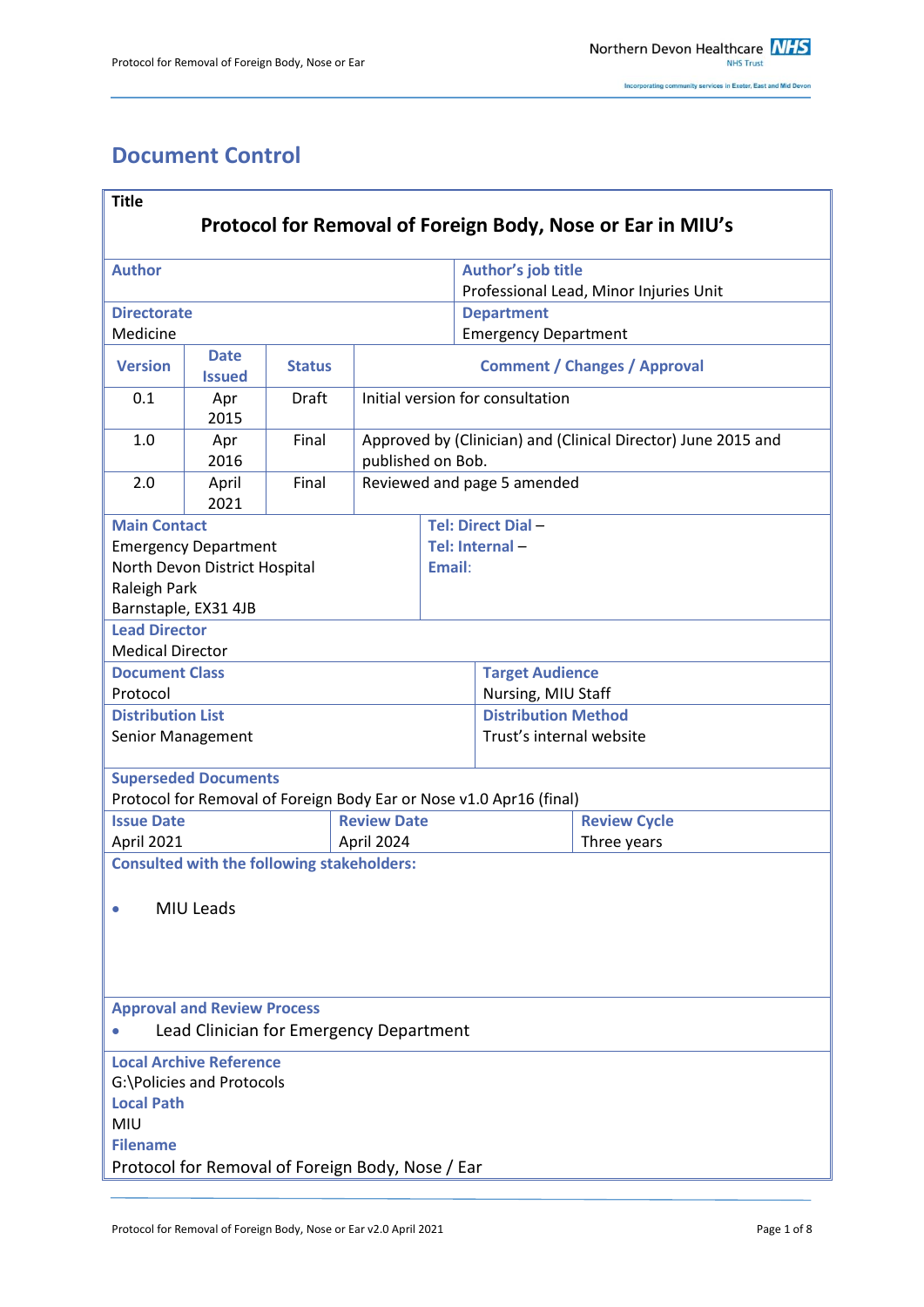**NHS Trust** 

Incorporating community services in Exeter, East and Mid Devon

| Policy categories for Trust's internal website<br>$ $ (Bob) | Tags for Trust's internal website (Bob)<br>None |  |  |
|-------------------------------------------------------------|-------------------------------------------------|--|--|
|                                                             |                                                 |  |  |
| ∣ MIU Protocol                                              |                                                 |  |  |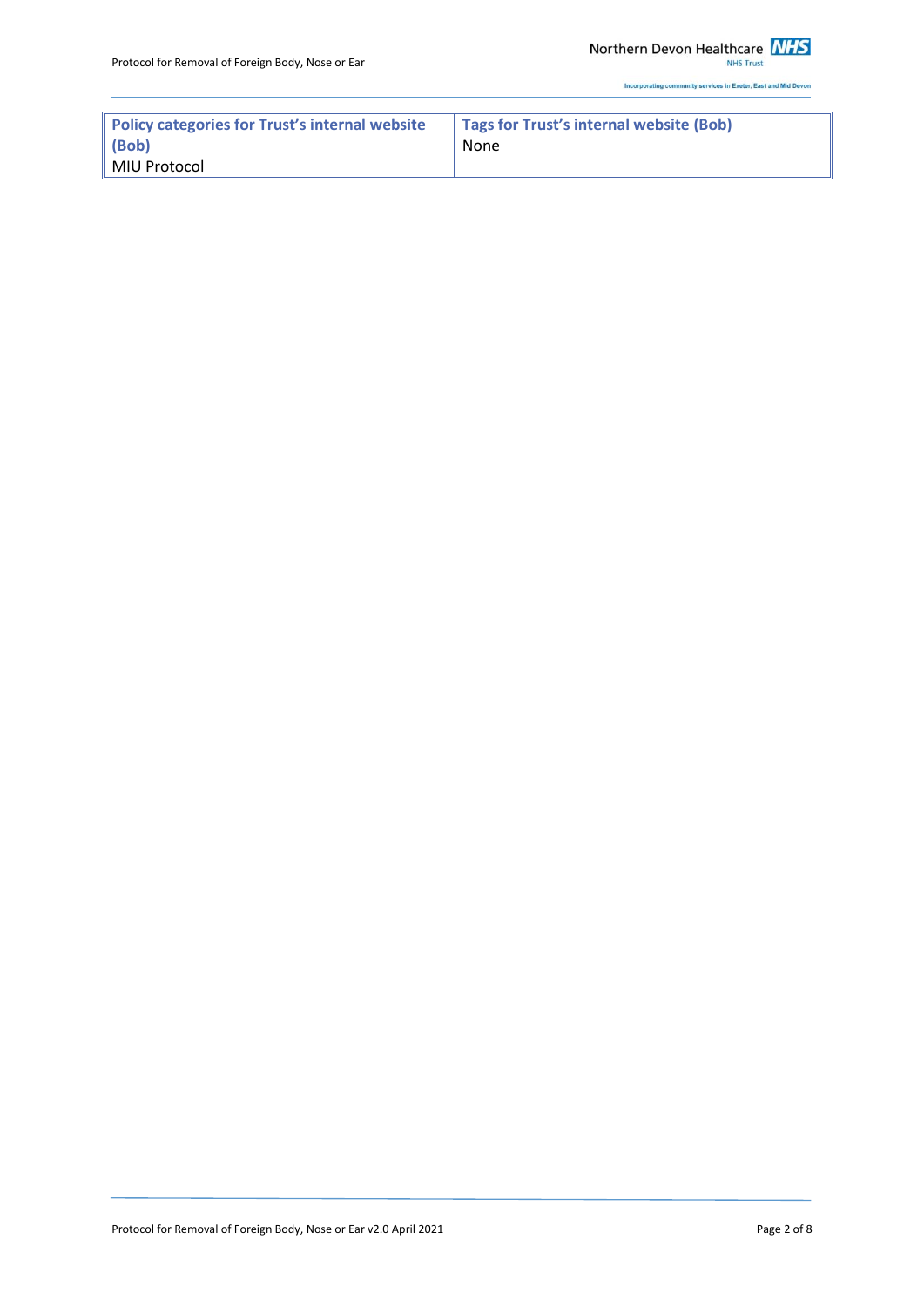#### **Table of Contents**  $1.$

| 2. |     |                                                                                   |  |  |
|----|-----|-----------------------------------------------------------------------------------|--|--|
| 3. |     |                                                                                   |  |  |
| 4. |     |                                                                                   |  |  |
| 5. |     |                                                                                   |  |  |
| 6. |     |                                                                                   |  |  |
|    | 6.1 |                                                                                   |  |  |
|    | 6.2 |                                                                                   |  |  |
| 7. |     |                                                                                   |  |  |
|    | 7.1 |                                                                                   |  |  |
|    | 7.2 |                                                                                   |  |  |
| 8. |     |                                                                                   |  |  |
|    |     | APPENDIX A - Essential Documentation for All Patients Attending Unit or Centre  6 |  |  |
|    |     | APPENDIX B - Essential Documentation for All Patients Attending Unit or Centre7   |  |  |
|    |     |                                                                                   |  |  |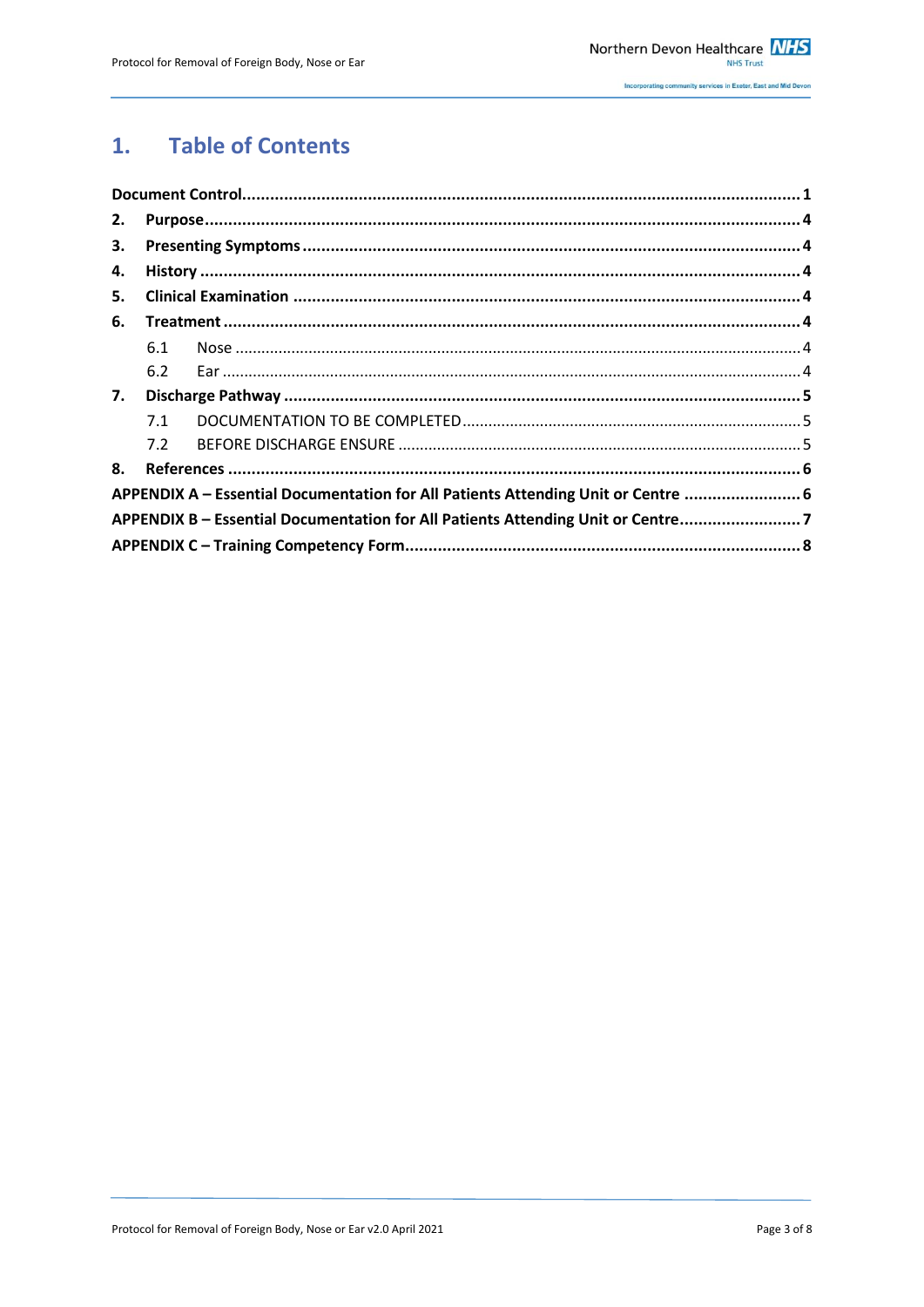# <span id="page-3-0"></span>**2. Purpose**

This Protocol is for the use by staff employed by Northern Devon Healthcare Trust who have achieved the agreed clinical competencies to work under this protocol.

# <span id="page-3-1"></span>**3. Presenting Symptoms**

- **Ear or nose pain**
- Loss of hearing
- Ear or nose discharge
- **•** Bleeding
- **•** Buzzing (insects)

## <span id="page-3-2"></span>**4. History**

Refer to protocol for history taking and clinical documentation.

- Putting foreign body in nose or ear
- Undiagnosed foreign body in children with a history of unilateral rhinitis

# <span id="page-3-3"></span>**5. Clinical Examination**

View both ears or nostrils depending on the presenting complaint

## <span id="page-3-5"></span><span id="page-3-4"></span>**6. Treatment**

- **6.1 Nose**
	- Remove visible foreign bodies from the nose with one attempt if no excessive pain present and no respiratory difficulties, excessive bleeding or trauma
	- Use clear bright lighting
	- The parental kiss technique may be used
	- If unable to remove refer Ear Nose and Throat department (ENT) or secondary care.
	- **Inspect removed foreign bodies to ensure they are in tact**

### <span id="page-3-6"></span>**6.2 Ear**

- **If competent to do so a foreign body may be removed if visible in the** distal ear canal using a hook under direct vision
- **I**rrigation may be used if competent to do so (not vegetable matter as swelling may occur)
- Use olive oil to drown live insects prior to removal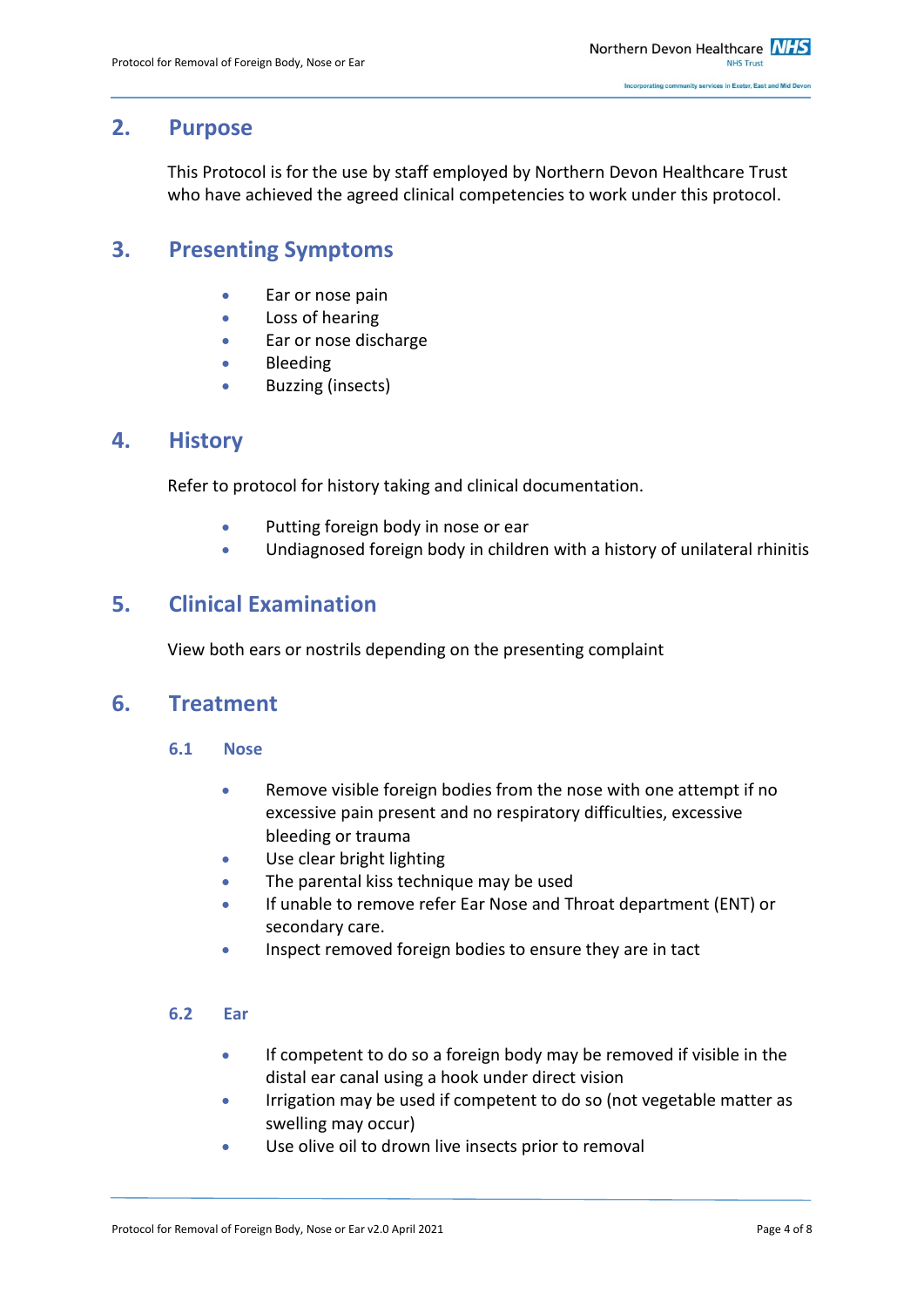- **If there is difficulty removing the foreign body refer to ENT or secondary** care.
- Do not use forceps
- There is a Katz extractor available in the ED ENT trolley for ear and nose FB's that cannot be removed by other methods. Training and competence must be gained prior to use.

# <span id="page-4-0"></span>**7. Discharge Pathway**

### **7.1.** REFER ALL CHILDREN UNDER TWO YEARS OLD TO MEDICAL PRACTITIONER FOR ADVICE

Assess and document pain score prior to discharge

Ensure patient is issued with appropriate advice sheet (if available) and that patient understands the need to return if symptoms change or worsens.

Discuss home analgesia with patient, parent or carer and advise OTC medication or administer TTO medication as per PGD.

### <span id="page-4-1"></span>**7.1 DOCUMENTATION TO BE COMPLETED**

- Clinical treatment record as per Documentation & record keeping policies. Copy of clinical treatment record to General Practitioner; to be sent to surgery as per Record keeping policy.
- For patients being transferred to secondary care, ensure a copy of the clinical treatment record is sent with patient. A copy will also be sent to surgery in normal manner.
- **For patients seeing their General Practitioner in next 24 hours ensure patient is given a copy of the clinical treatment record to take with them. A copy will also be sent to surgery in the normal manner.**

### <span id="page-4-2"></span>**7.2 BEFORE DISCHARGE ENSURE**

- Those patients who have been referred for further acute intervention has appropriate transport to meet their needs, all relevant treatment has been prescribed and administered and correct information and documentation is given to the patient.
- The patient understands that if condition deteriorates or they have further concerns they should seek further advice.
- The patient demonstrates understanding of advice given during consultation.
- The patient has been provided with written advice leaflet to re-enforce advice given during consultation.
- The patient demonstrates an understanding of how to manage subsequent problems.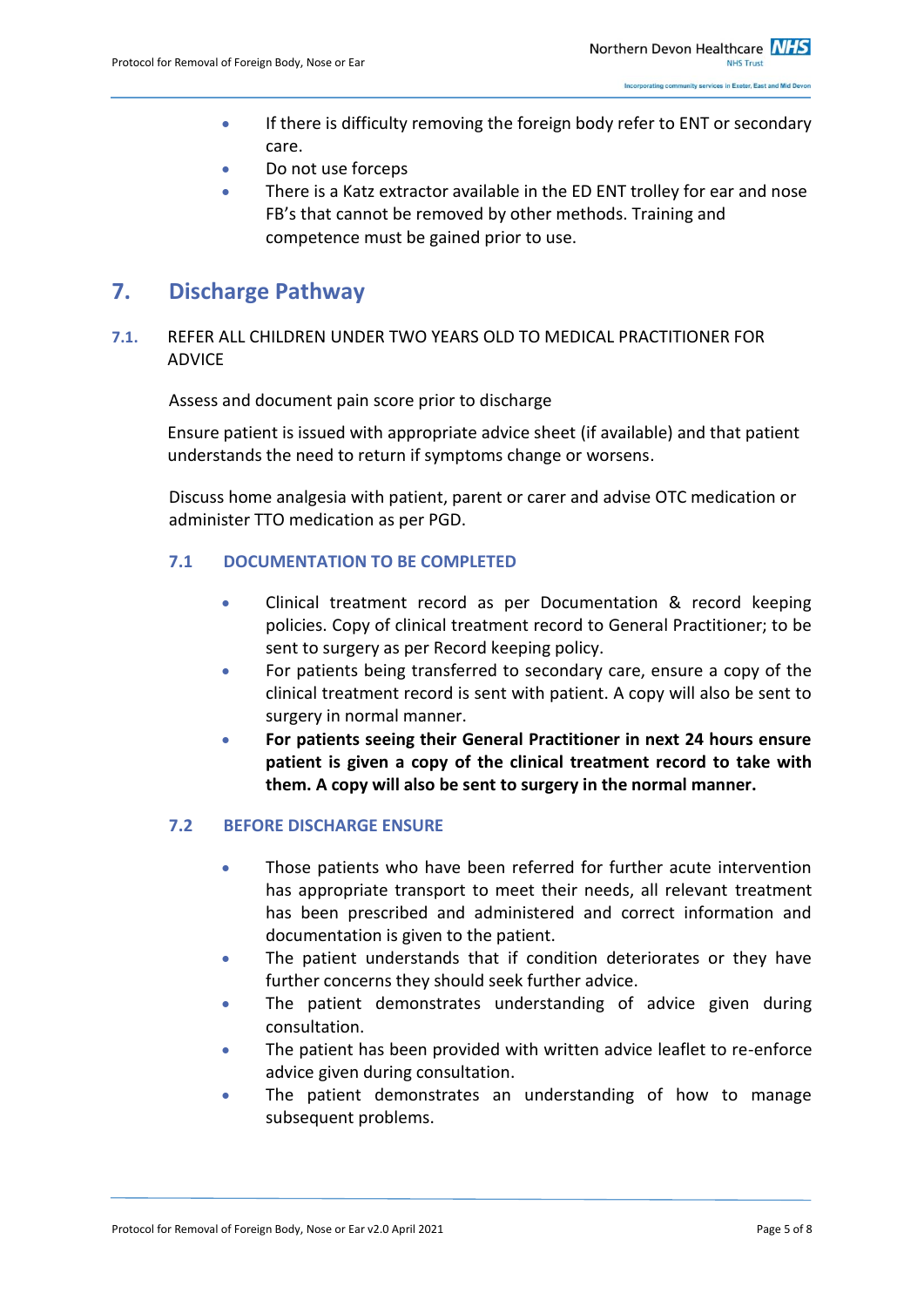# <span id="page-5-0"></span>**8. References**

Emergency Department Guidelines (2012)

Protocol for Foreign Bodies Ear or Nose V1.0 NDHCT

Consent policy V3.3 (2014) NDHCT

### <span id="page-5-1"></span>**APPENDIX A – Essential Documentation for All Patients Attending Unit or Centre**

### **Adults Consent**

Gain consent to be seen by a nurse practitioner Gain consent for treatment and sharing information and document.

### **Clinical Presentation**

If unwell assess for:

- **•** Airway
- **•** Breathing
- **•** Circulation
- **•** Disability
- **•** Exposure

Document a full set of observations including neurological observations including Glasgow coma score if applicable.

Record EWS: if 7 or above arrange immediate transfer to secondary care.

Document pain score using numeric rating scale. For cognitively impaired patients document any signs of pain (e.g. grimaces or distress).

#### **Safeguarding**

- Assess for mental capacity and if person is a vulnerable adult.
- Assess for learning disability and whether patient has a hospital passport in place.
- Assess for risk of domestic abuse.
- Assess falls risk. Complete falls referral if applicable.
- Document names of persons accompanying patient.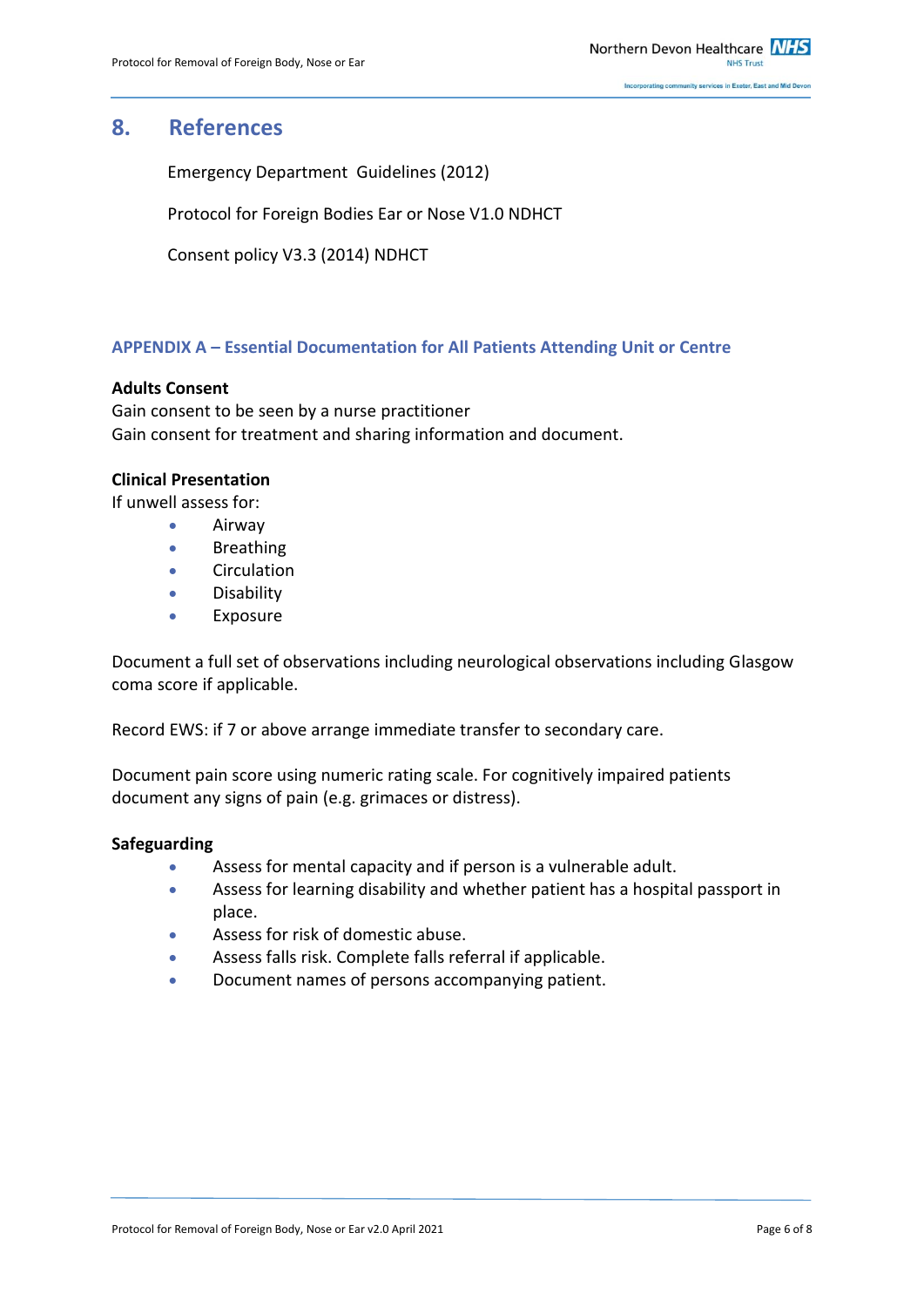### <span id="page-6-0"></span>**APPENDIX B – Essential Documentation for All Patients Attending Unit or Centre**

### **Child and Young Persons under 18 Years Old Consent**

Gain consent to be seen by a nurse practitioner Gain consent for treatment and sharing information Assess and document Gillick competency according to Fraser guideline if applicable. Document name of person's accompanying patient

#### **Clinical Presentation**

If unwell assess for:

- **•** Airway
- **•** Breathing
- **•** Circulation
- **•** Disability
- Exposure

Record PEWS: if any one parameter is triggered transfer to secondary care or seek advice from medical practitioner.

Use guideline Traffic Light System (NICE) 2013 if applicable. Use guideline Feverish Illness (NICE) 2013 if applicable. Document pain score using FLACC, Wong Baker Faces or numeric rating scale.

#### **Safeguarding**

- Assess safeguarding
- Assess for domestic abuse in the home
- Assess for learning disability

DOCUMENT ALL FINDINGS IN THE CLINICAL TREATMENT RECORD AND ACT ON THEM FOLLOWING NDHCT GUIDELINES.